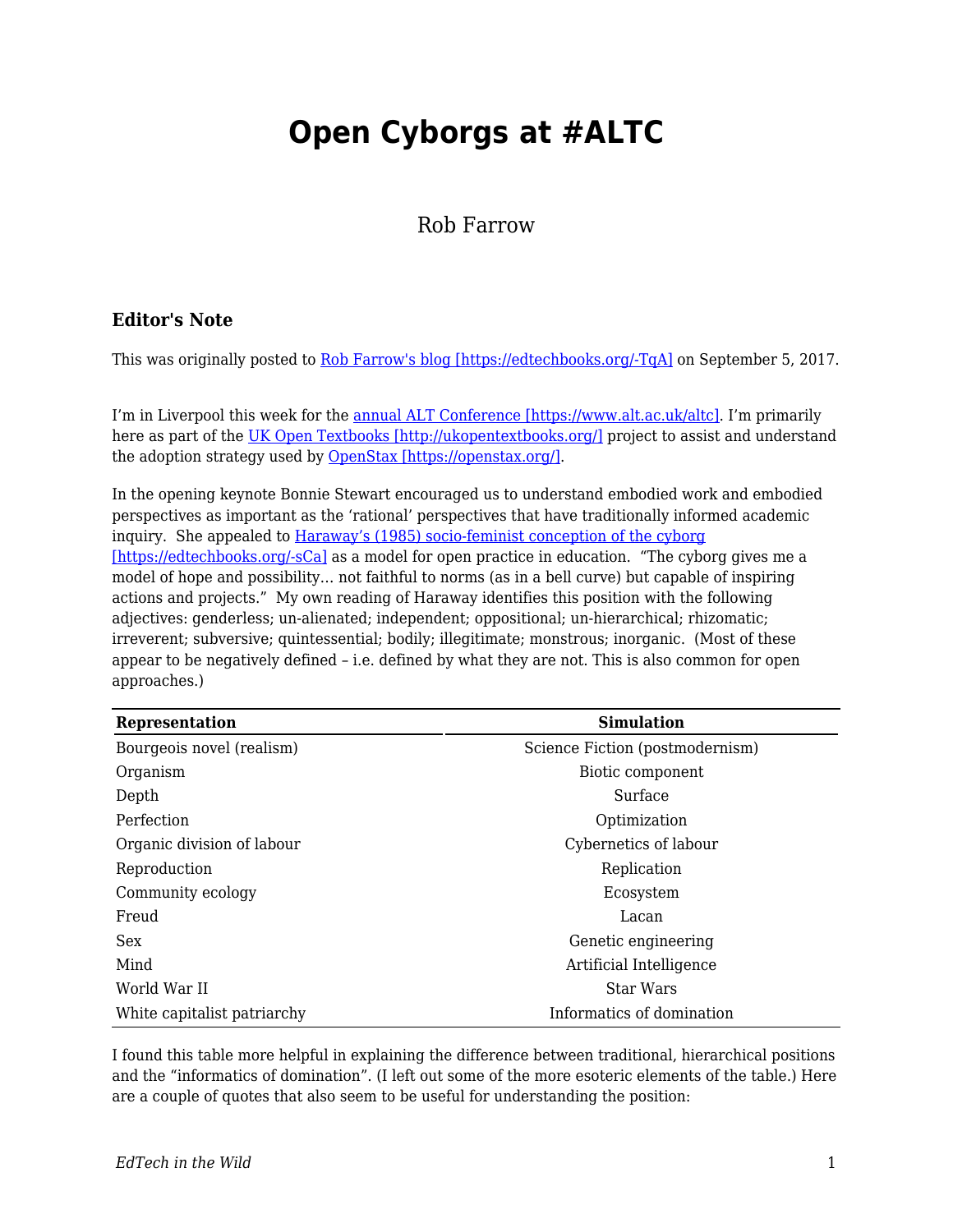"The cyborg is not subject to Foucault's biopolitics; the cyborg stimulates politics, a much more potent field of operations." (p.302)

"One important route for reconstructing socio-feminist politics is through theory and practice addressed to the social relations of science and technology, including crucially the system of myth and meanings structuring our imaginations. The cyborg is a kind of disassembled and reassembled, postmodern collective and personal self. This is the self feminists must code." (p.302)

I am not sure I understand the cyborg theory outlined in the paper well enough to say whether it really makes sense – but it's an interesting take on how to identfy the normative dimensions of openness. For me it's perhaps close to the kind of contrarianism presented in Deleuze & Guattari's (1972) *Anti-Oedipus*, perhaps because of the common interest in Lacanian decentralisation of the psyche. (Similarly, they also speak of 'desiring machines' and 'rhizomes'.)(Wikipedia reports that feminist Lacanians like Irigaray also an influence.)

Haraway summarises her argument as follows:

- 1. The production of total, universalising theory is a major mistake that misses most of reality (probably always and certainly now)
- 2. Taking responsibility for the social relations of science and technology means refusing an antiscience metaphysics, a demonology of technology, and so embracing the skilful task of reconstructing the boundaries of daily life, in partial connection with others, in communication with all of our parts

Cyborg theory is anti-essentialist and aims at overcoming the patriarchal dualisms, taxonomies and logics (self/other, culture/nature, male/female, civilized/primitive, right/wrong, truth/illusion, total/partial) that have characterised Western history. This belief in emancipation and freedom is one that many open practitioners share, but here the approach is deconstructive.